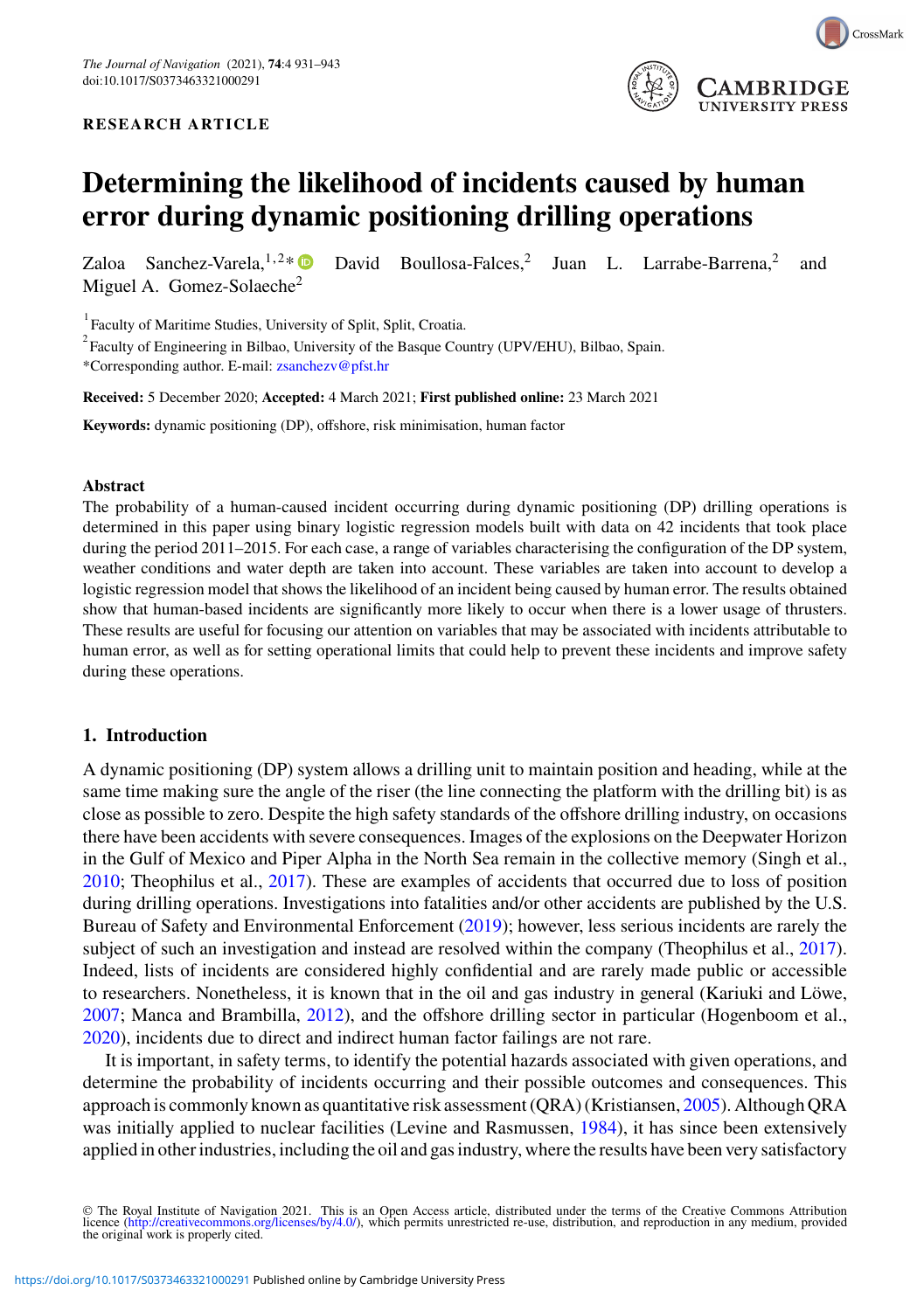(Kalantarnia et al., [2010\)](#page-11-5). Notably, inadequate risk management was found to be a contributory cause in 27·1% of all types of maritime accidents (Acejo et al., [2018\)](#page-10-0).

Over the years, the idea of QRA has been improved by the development of various methodologies. Some examples of these are hazard and operability studies (HAZOPs), failure mode and effect analysis, fault tree analysis and event tree analysis (Khan and Abbasi, [1998\)](#page-11-6). Another method which has been extensively used for risk analysis of DP incidents is the Bayesian network, a graphical model that represents the dependency between variables, using nodes and directed links, making it possible to show conditional probabilities for a set of variables (Ancione et al., [2020\)](#page-10-1). This technique is widely applied in DP incident analysis; however, the parameters used for quantifying the associated risk generally depend on the best judgement of the person performing the analysis (Mkrtchyan et al., [2015\)](#page-11-7).

Thanks to the high level of the protective measures taken to prevent catastrophic consequences, the frequency of accidents in the oil and gas industry can be considered low, and hence, though data on accidents are published, there is a limited volume of accident data available for analysis. That is why incidents and near-misses began to be used for updating risk analysis and management (Bier and Mosleh, [1990;](#page-10-2) Bier and Yi, [1995\)](#page-11-8). Studies using this approach have been reported by Khakzad et al. [\(2014\)](#page-11-9); Yang et al. [\(2015\)](#page-12-3), and more recently, Arnaldo Valdes et al.[\(2018\)](#page-10-3), Rebello et al. [\(2019\)](#page-12-4) and Shengli and Yongtu [\(2019\)](#page-12-5).

Precursor data for an incident is all the data that may influence a particular incident. When such a database is analysed, a specific pattern may be seen that could be used to predict an incident. This is the principle underlying the regression modelling technique used in this paper. Several publications have appeared in recent years documenting the use of regression modelling for predicting and preventing incidents in the transportation field. For example, in terrestrial transportation, logistic regression modelling was applied in the detection of traffic incidents (Agarwal et al., [2016\)](#page-10-4) and their duration (Li et al., [2015\)](#page-11-10). In the air transportation sector, always closely connected to the maritime industry in terms of safety, this statistical approach has been used for the prediction of human-error incidents (McFadden, [1997;](#page-11-11) Erjavac et al., [2018\)](#page-11-12).

Nonetheless, to the best of our knowledge, very few publications can be found in the literature concerning the use of logistic regression modelling for the prediction of incidents in the maritime industry. The few exceptions include an article in which Hogenboom et al. [\(2020\)](#page-11-2) used logistic regressions to explain the influence of human error on maritime incidents; while Boullosa-Falces et al. [\(2017\)](#page-11-13) applied this method as part of a variable selection process before then constructing a prediction model. Further, Weng et al. [\(2018\)](#page-12-6) used multinomial logistic regression to investigate the likelihood of occurrence of human errors, and thereby obtain a model based on meteorological conditions for predicting major accidents in shipping. Fiskin et al. [\(2020\)](#page-11-14) used logistic regression to analyse the variables contributing to tugboat accidents.

## *1.1. Elements of DP during drilling operations*

Drilling operations take place over a wellhead. The primary function of the DP system, known as the riser angle or riser-follow mode, is to maintain the position of the drilling vessel such that the riser/stack angle, containing the drill string, is close to zero, compensating for currents or tidal flow as necessary (Mao et al., [2019\)](#page-11-15). This angle is that measured between the riser (on the top) and the wellhead or lower marine riser package (Bray, [2018\)](#page-11-16). The riser difference angle is monitored through sensors located around the lower marine riser package by the dynamic positioning operator (DPO). The DPO is a certified officer of the watch who has completed a training and certification programme to be able to hold this position on board (The Nautical Institute, [2017\)](#page-12-7). A watch circle system is created to enable the DPO to monitor the movements of the vessel. When the rig is moving, various levels of alarm are set to ensure the safety of the operations at all times (Mao et al., [2019\)](#page-11-15).

The main risk in any DP operation is the loss of position, or excursion, during operations. The DPO should, therefore, react rapidly to correct or mitigate the consequences of any such loss (Hogenboom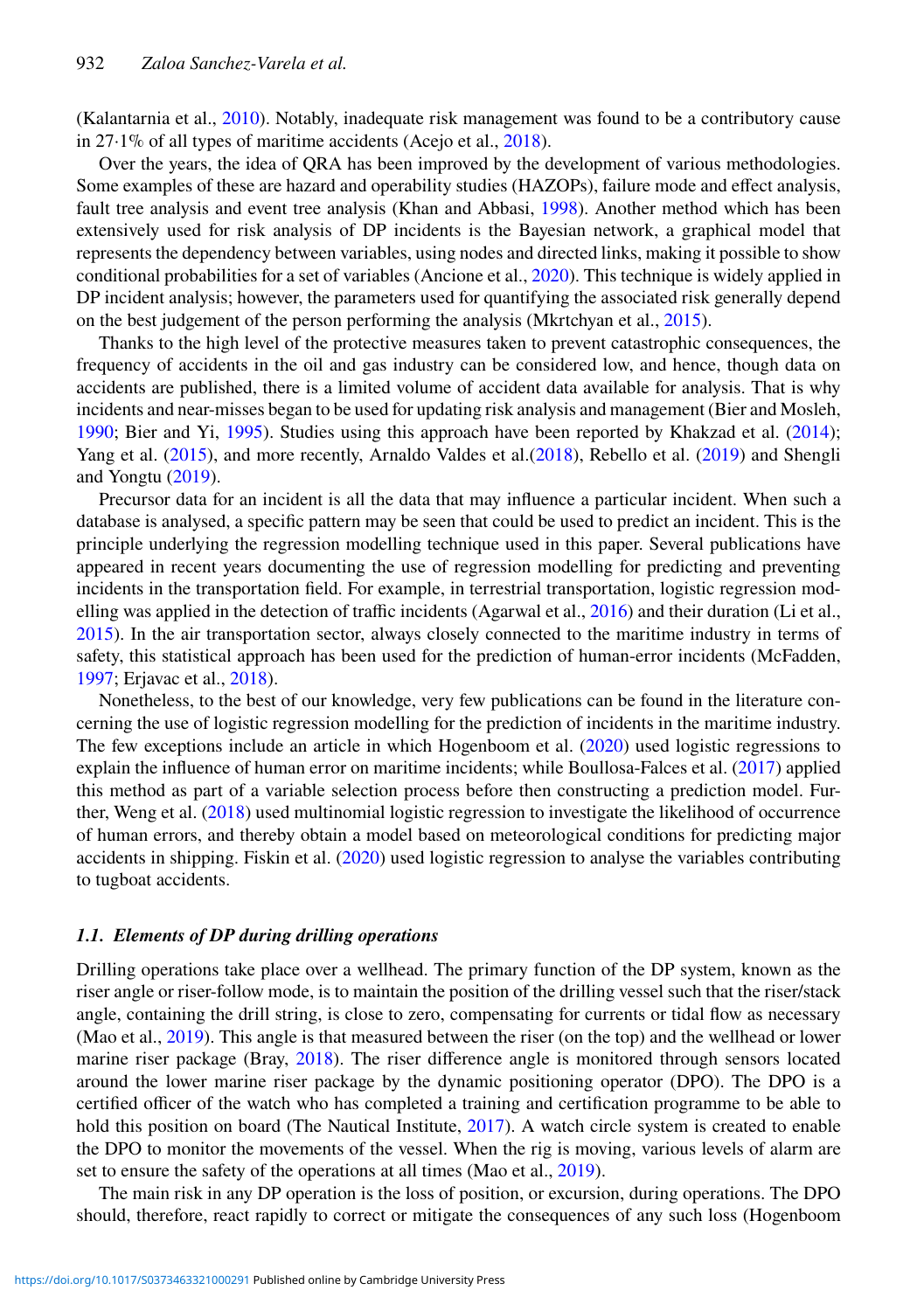et al., [2020\)](#page-11-2). The severity of these accidents is greater in adverse weather conditions. (Erol et al., [2018\)](#page-11-17). The system for maintaining the position of the drilling riser consists of a closed-loop control function that receives information from sensors that measure wind, currents, heading and position. It sends a command to the propulsion units to counteract the forces that, according to the information available, tend to take the vessel out of position. The desired position is input by the DPO who supervises the operation through a human–machine interface, also known as the DP console. The central element is the controller, composed of computers or processors, which establishes two-way communication with all other DP elements via the vessel network.

To acquire information on the position of the rig, position reference systems (PRS) are used. Although on most vessels these are usually referred to as global positioning systems (GPS), in DP drilling operations there are several PRS which provide additional accuracy (Bray et al., [2015\)](#page-11-18). Most commonly, drilling rigs select dual differential global navigation satellite systems (DGNSS) and hydroacoustic position reference (HPR) systems, usually of the long-baseline type. Taut wires are only used in shallow waters, this type of device not being available for deep waters (Bray, [2018\)](#page-11-16).

The motion of the vessel is monitored with several sensors. Specifically, yawing is monitored with the help of one or more gyrocompasses that send information about the heading, while motion reference units (MRUs) provide information about surge and sway. Wind and currents are also monitored for direction and speed, and this information is sent to the controller. There are wind sensors in various positions onboard the rig, in order to avoid errors due to windshields, turbulence near structures etc. With all this information, the controller is able to predict the movement of the vessel, and send appropriate commands to the propellers and thrusters (pitch, revolutions per minute, azimuth, rudder angle) to counteract associated forces and maintain the rig in the desired position. A vital part of the DP system is the power supply. Diesel alternators, switchboards, cabling, propulsion motors and power management form part of the power system required for DP operations (Sørensen, [2011\)](#page-12-8).

#### *1.2. DP drilling accidents*

As DP technology developed, it allowed the oil and gas industry to explore for hydrocarbons in deeper waters (Rokseth et al., [2017\)](#page-12-9). This progress brought with it a number of challenges which involved the introduction of new operational guidance and the corresponding risk management. DP drilling incidents have been the subject of various lines of academic research. Chen et al. [\(2008\)](#page-11-19) published a paper analysing the safety of DP operations based on a barrier model. These authors identified a range of problems that may arise in each watch circle excursion and established that only a DPO could avoid an incident by returning the unit to the position within the yellow watch circle, underlining the importance of this figure. Procedures for determining the trajectory of the vessel when an excursion takes place were studied by Bhalla and Cao [\(2005\)](#page-10-5); their results can be used to improve drilling operations by estimating the disconnection times. Sanchez-Varela et al. [\(2021\)](#page-12-10) proposed a model for predicting loss of position for DP drilling operations, where generators and meteorological conditions were the main factors influencing excursions.

#### *1.3. The human element*

Any maritime system is based on people (Endrina et al., [2019\)](#page-11-20). The level of automation still depends on the figure of the system operator, namely, a person. Any operational failure has a strong component of human error (Abaei et al., [2019\)](#page-10-6). When a DP system fails to keep the position, the DPO must take over and regain control over the degraded status of the system. For this, procedures are in place and following them allows safe recovery from an unexpected incident. Nonetheless, operators' skills and seamanship may be key for adapting procedures, optimising them to facilitate the return to a normal situation (Overgard et al., [2015\)](#page-11-21). In this context, an additional challenge is the lack of trained and experienced staff to carry out DP operations (Rahman et al., [2019\)](#page-11-22).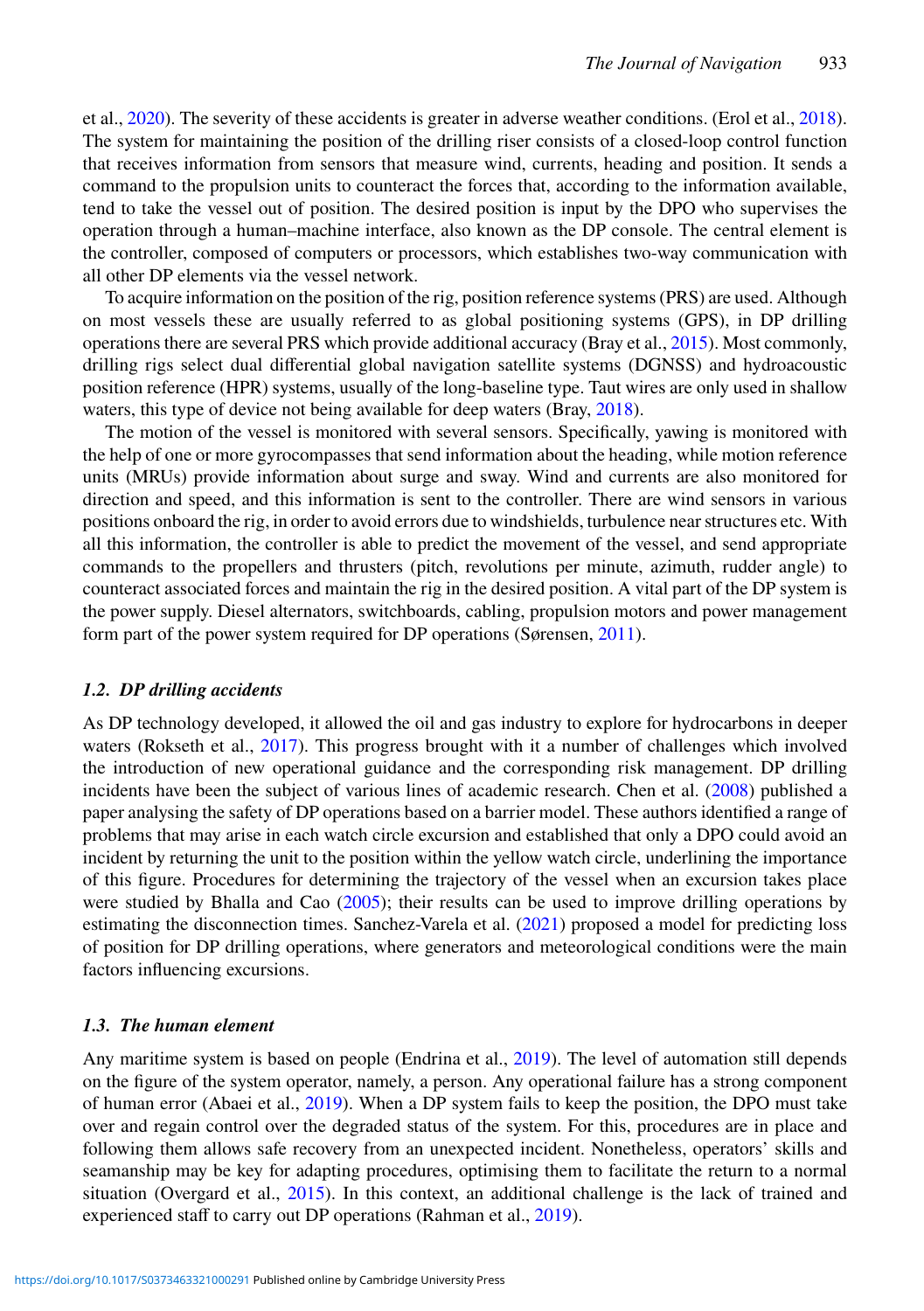A very interesting approach to analysing human factors in DP incidents using a Bayesian network was proposed by Chae [\(2015\)](#page-11-23), and building on this work, the same research group applied a formal safety assessment to these factors, the nature of the human error being determined and some mitigating measures proposed (Chae, [2017\)](#page-11-24). Further, Overgard et al. [\(2015\)](#page-11-21) researched the human element during DP incidents considering different levels of situational awareness. On the other hand, Dong et al. [\(2017\)](#page-11-25) concluded that most accidents during offshore loading operations are caused by a combination of human error and technical and organisational failures based on an approach using an event-and-cause diagram, change analysis (describing how the events deviated from common practice) and barrier analysis.

From all the above, the importance of human errors in DP operations has been established. This paper presents a new approach that analyses a range of weather and system configuration variables that might be associated with human factors involved in incidents. Specifically, a mathematical model that can predict the human nature of an incident is defined. Based on this model, operational limits can be proposed to improve the performance and safety of the operations.

The incidents focused on in this paper are the DP failures that happen during marine seabed drilling operations. The main objective of this paper is to find a mathematical expression that describes the probability of an incident during DP drilling operations having been caused by human error. Identifying which variables are associated with an incident being caused by human error and in what way may help pinpoint the riskiest situations and thereby make it possible to take steps to improve the safety of drilling operations. From the results obtained, it would be possible to propose operational limits to improve the safety of drilling operations.

#### **2. Material and methods**

The research team gathered data on incidents from the International Maritime Contractors Association (IMCA) station keeping event reports from 2011 to 2015. The incidents that took place while there were drilling operations in progress were selected, 50 cases in total. The data in the event tree were carefully extracted and a database was developed, including the variables shown in [Table 1.](#page-4-0) Once the database had been created, some missing values were observed for some of the variables. The corresponding eight cases were eliminated to make the sample uniform, and this did not significantly influence the mean or median values calculated for the sample. Thus, the sample analysed consists of 42 cases.

This database was uploaded to the IBM SPSS Statistics for Windows, version 23·0, software. Descriptive statistics are calculated for each variable before developing binary logistic regression models. Logistic regression does not require data on the independent variables to be normally distributed (Sweet and Grace-Martin, [1999\)](#page-12-11). [Figure 1](#page-5-0) is a descriptive diagram showing the variables taken into account for the regression modelling and their role during drilling operations.

## *2.1. Binary logistic regression model*

A binary logistic regression technique is used to build a model that relates a categorical dependent variable and one or more independent variables, in such a way that the conditional probability of an event occurring is calculated (Kim et al., [2015\)](#page-11-26). In this case, the dependent variable is human cause, and it will take a value of 0 if there is no human cause and 1 if there is a human cause. The rest of the variables are considered to be independent variables. Except for water depth, percentage of thrusters online, percentage of generators online, wind force, current speed and wave height, which are all quantitative, the independent variables are categorical. Given this, the program manipulates their values internally, in a way that produces as many variables as there are categories minus one. For example, there are five categories for wind sensors, and the program produces four variables: wind sensors  $(i)$ ,  $i = 1, 2, 3, 4$ .

Considering the values for each case in the independent variables, the program calculates the probability of a human cause for each of them. This probability varies between 0 and 1; the closer to 0, the lower the probability of a human cause, and the closer to 1, the higher the probability of a human cause.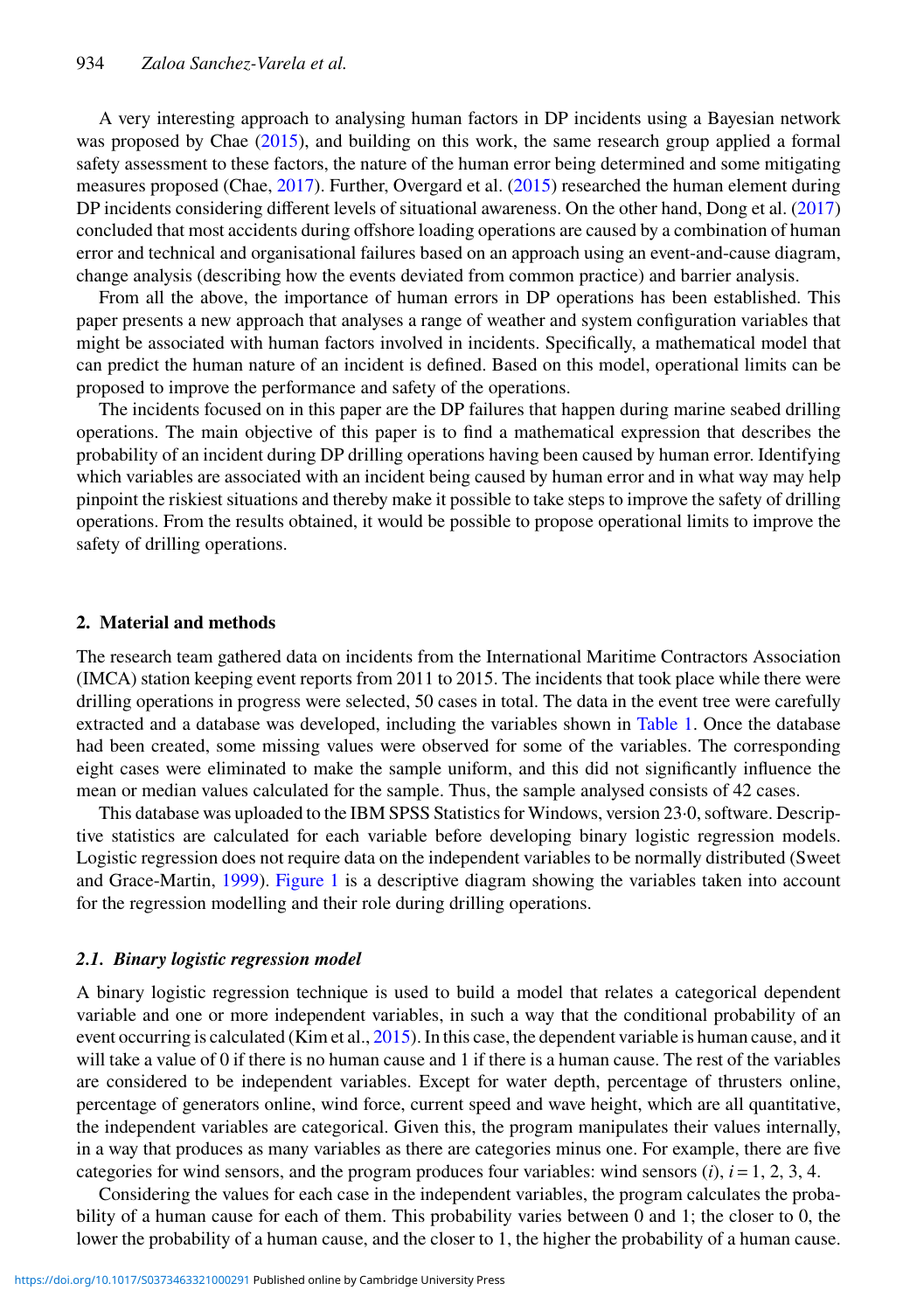| Variable                        | Description                                                                                                                             |  |  |
|---------------------------------|-----------------------------------------------------------------------------------------------------------------------------------------|--|--|
| Year                            | Year in which the incident occurred                                                                                                     |  |  |
| Water depth (m)                 | Depth of water at which the drilling operations took<br>place                                                                           |  |  |
| Percentage of thrusters online  | Number of thrusters online divided by the total<br>number of thrusters online and on standby                                            |  |  |
| Percentage of generators online | Number of generators online, divided by the total<br>number of generators online and on standby                                         |  |  |
| <b>DGNSS</b>                    | Number of DGNSS systems that are selected in the<br>DP system                                                                           |  |  |
| <b>HPRs</b>                     | Number of hydroacoustic systems that are selected in<br>the DP system                                                                   |  |  |
| Taut wires                      | Number of taut wires in use during the operations                                                                                       |  |  |
| Inertia systems                 | Number of inertia systems in use during the drilling<br>operations                                                                      |  |  |
| Gyros                           | Number of gyros in use during the drilling operations                                                                                   |  |  |
| <b>MRUs</b>                     | Number of MRUs in use during the drilling operations                                                                                    |  |  |
| Wind sensors                    | Number of wind sensors in use during the drilling<br>operations                                                                         |  |  |
| Wind force (in knots)           | Force of the wind blowing when the incident happened                                                                                    |  |  |
| Current speed (in knots)        | Speed of the current when the incident happened                                                                                         |  |  |
| Wave height (m)                 | Height of the waves when the incident happened                                                                                          |  |  |
| Visibility                      | Visibility when the incident happened categorised as<br>follows: poor, <2 nm; moderate, 2–5 nm; and good,<br>$>5$ nm (Met Office, 2020) |  |  |
| Main cause                      | The leading cause, as defined in the classification<br>presented by the IMCA                                                            |  |  |
| Secondary cause                 | The secondary cause, if present, as defined in the<br>classification presented by the IMCA                                              |  |  |
| Excursion                       | Whether or not an excursion took place                                                                                                  |  |  |
| Human cause                     | When either the main or secondary causes have a                                                                                         |  |  |
|                                 | human origin, then 1 is entered; otherwise, 0 is                                                                                        |  |  |
|                                 | inserted indicating no human cause                                                                                                      |  |  |
| Period                          | The first period is from 2011 to 2013 and the second<br>from 2013 to 2015                                                               |  |  |

<span id="page-4-0"></span>*Table 1. Variables included in the analysis of DP drilling incidents, extracted from event trees for each DP incident reported.*

In this way, each case is assigned a probability *P*. This is important in order to interpret the coefficients in the regression.

The variables are selected by the chosen method: forward Wald. This method is based on adding or removing variables from the model by using two statistics: the score of Rao and the Wald statistic. The score of Rao allows comparison for each independent variable *Xj* with the null hypothesis: Ho =  $\beta j$  = 0; that is, the parameter associated to the variable in the model is null. The variable that presents the minimum associated *P*-value, always less than 0.05, for the statistic will be selected to enter the model. Also for the Wald statistic the null hypothesis can be compared Ho:  $\beta j = 0$ , but in this case it is for the independent values that are already selected and have entered the model. A variable with a *P*-value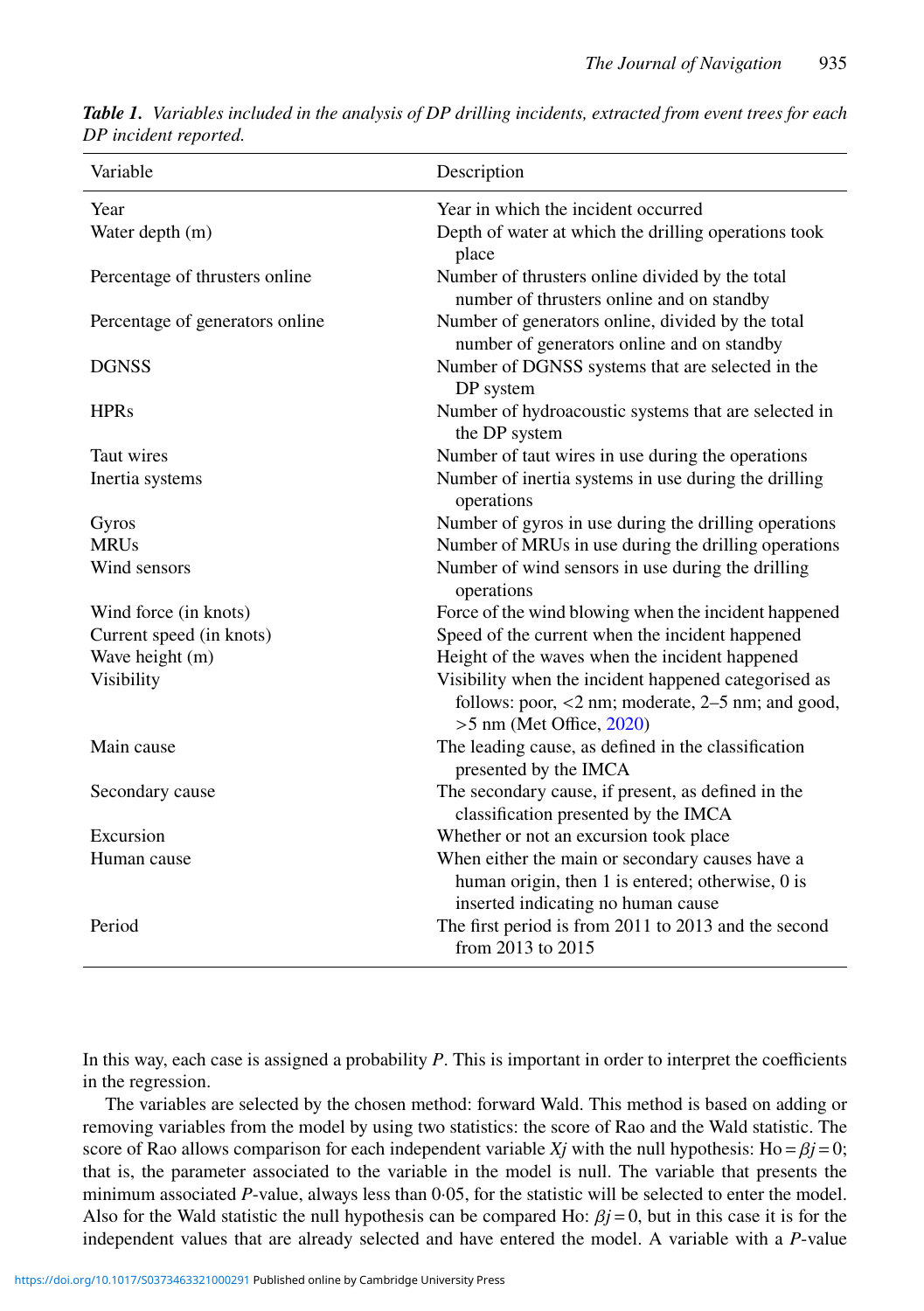

<span id="page-5-0"></span>*Figure 1. Variables considered in the logistic regression modelling classified according to their role during DP drilling operations.*

associated to the Wald statistic greater than 0·1 will be eliminated, as this is by default the option of the program (POUT(.10)).

There will be several steps in which independent variables will be entered and eliminated, according to the criteria exposed above. At step 0, only the constant is introduced to the model. For this constant, it is important to measure  $B$ , the estimated standard error in the estimation, the Wald statistic and its degrees of freedom and associated *P*-value. When this *P*-value is less than 0·1, the constant is considered to be significant.

At step 0, all the independent variables are out of the model. One variable has to be selected to enter the model in step 1. The variable with the smallest *P*-value associated to the score which is less than 0·05 will be selected. It should be noted that the variables created from a categorical variable should be considered as a whole. In the case of two or more variables having the same *P*-value, the Rao score should then be considered, choosing the variable with the bigger score to enter the model in step 1.

For the variables in the equation, which are already in the model, we should study the Wald statistic, given by:

$$
Wald = (B/S.E.)2
$$
 (1)

If its *P*-value is greater than 0·1 (output value, POUT), the corresponding variable would be eliminated (as a whole in the case of the categorical variables). It is always eliminated before the new variable is selected.

The system will examine the need to add or delete a variable until no further improvements can be made.

## *2.2. Mathematic model*

The equation of the model is given by

$$
Z = B_1 X_1 + \ldots + B_k X_k + B_0 \tag{2}
$$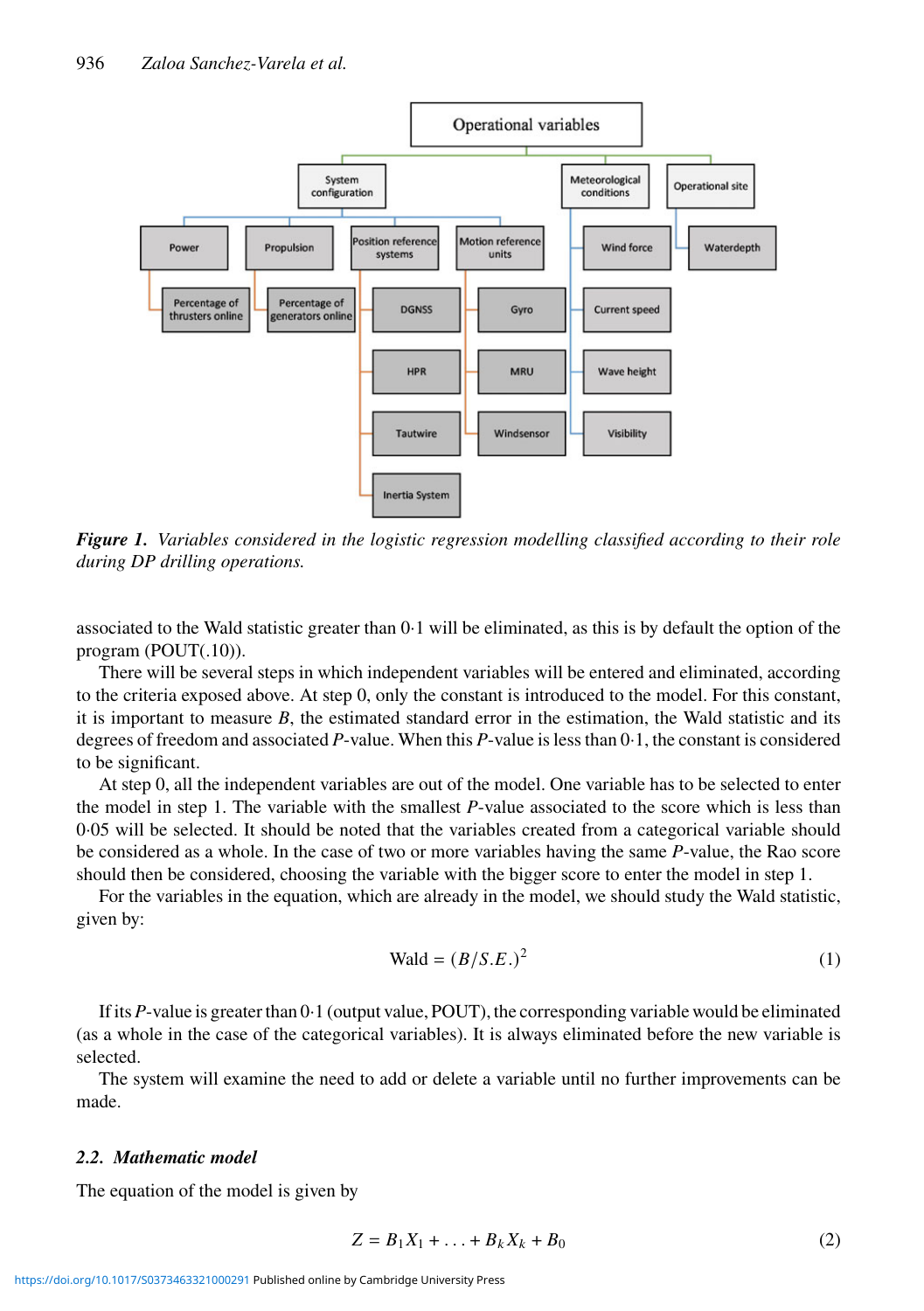where *Z* is the linear predictor function to determine the excursion of the incident,  $X_1, \ldots, X_k$  represent each independent variable, *k* being the number of independent variables, and  $B_0, B_1, \ldots, B_k$  are the regression coefficients that must be estimated.

Transforming Equation (1), we can obtain the function that gives the likelihood of an incident having been caused by human error:

$$
P = 1/(1 + e^{-Z})
$$
 (3)

In this way, the probability for each case can be obtained. A probability value of less than 0·5 indicates that the model predicts this case not to have been caused by human error and a value of more than 0·5 indicates that it predicts the case to have been caused by human error (while cases obtaining a probability value of 0·5 are unclassifiable and hence eliminated).

To determine whether the prediction of the model is accurate, it needs to be validated. The validation is based on observing the actual cause of a case incident and comparing it with the prediction from the proposed model. If the predicted and actual cause match, then it is said that the model has good predictive power. Furthermore, considering the dynamic nature of the incidents, the model should be validated in two different periods. The model should not only include the same independent variables with no significant changes in their coefficients but also maintain the rate of prediction if it is to be considered valid for use. The model is then validated by comparing the accuracy in two different periods. Due to the size of the sample, the different periods overlap.

## *2.3. Goodness of fit*

The likelihood of an incident having been caused by human error or not has been estimated, but this does not necessarily match the real cause; that is, according to the model, the case may have a significantly greater probability of belonging to the first group (no human cause) and yet belong to the second group (human cause). Assessing goodness of fit involves checking how probable the results obtained for the estimated model are. This is based on comparing the number of cases that belong to the second group (human cause) with the number expected if the model were to be valid. This expected number is the total number of cases in the sample multiplied by the estimated probability of belonging to the second group. When the percentage of the correctly classified cases is high, it is expected to provide good results when predicting whether or not an incident has a human cause.

The difference between the observed probability (*P* observed) and the estimated probability (*P* estimated), the error, is given by  $E_i$ :

$$
E_i = P \text{ observed}_i - P \text{ estimated}_i \tag{4}
$$

where  $E_i$  can take values in the range  $(-1, 1)$ .  $E_i$  will take a value of zero if human error is both the estimated and the observed cause. Studying the dispersion of the errors of the model, the goodness of fit can be evaluated.

#### **3. Results**

All 42 cases were included in the analysis. There were nine incidents with a human cause, 21% of the total. The rest had other causes, such as environmental conditions, thruster/propulsion failure or power failure. The statistical description of the independent variables is shown in [Table 2.](#page-7-0)

As a first step, the variables are introduced in the model one by one to check their significance in the model describing the possibility of an incident being caused by a human error. When a variable is considered individually in the model, we can observe its influence in the model without interference from other factors. The significance of the variable is thus highest when it is considered individually. This step is considered useful as the variables without any significance can be eliminated at this stage, and in this way the process of creating the model can be simplified. Except for the percentage of thrusters,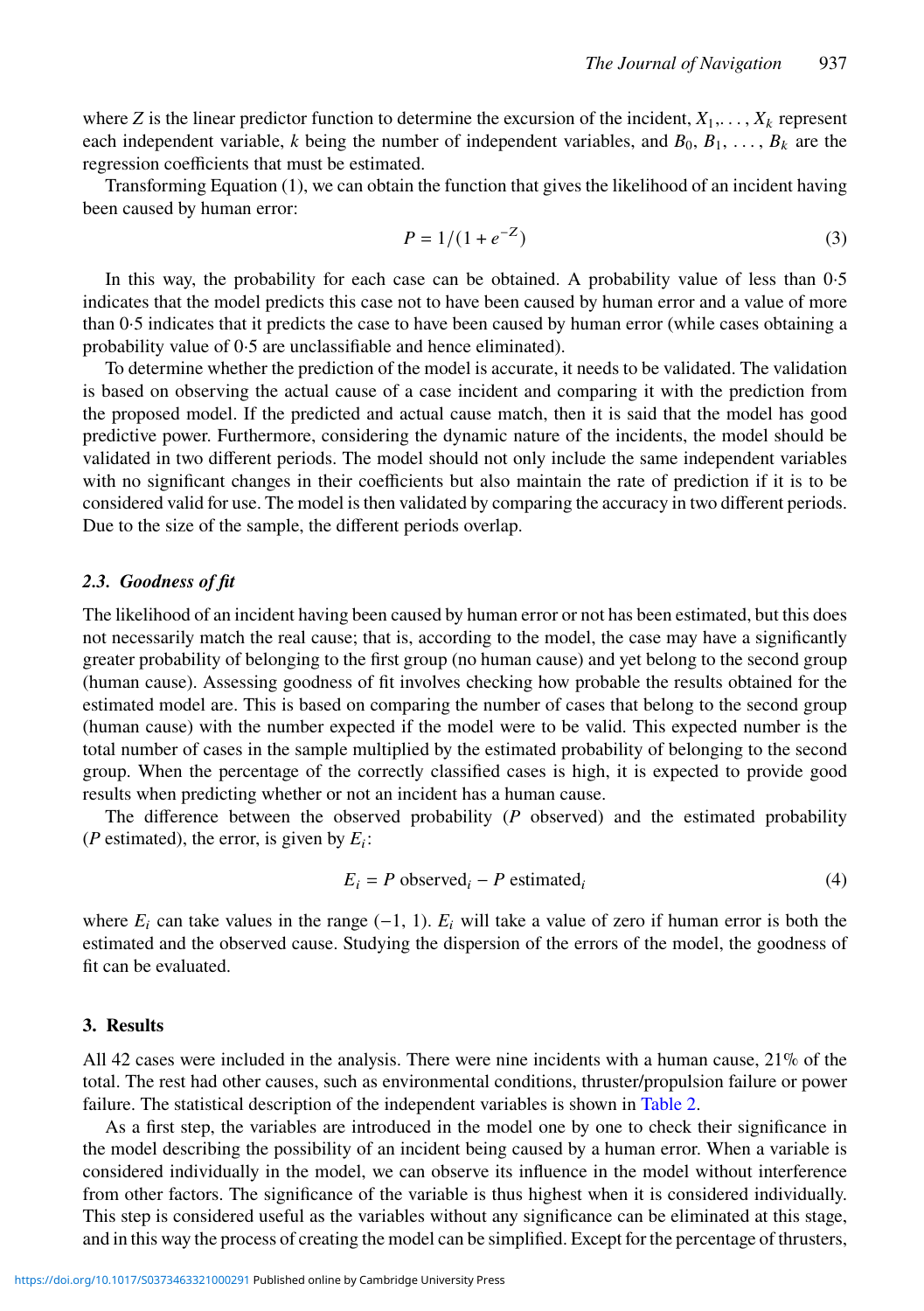| Variables                       | Mean     | <b>Standard Error</b> |  |
|---------------------------------|----------|-----------------------|--|
| Water depth (m)                 | 1409.238 | 112.0642              |  |
| Percentage of thrusters $(\%)$  | 92.55    | 2.341                 |  |
| Percentage of generators $(\%)$ | 64.5125  | 3.47436               |  |
| DGNSS (no. of units)            | 2.33     | 0.121                 |  |
| HPR (no. of units)              | 1.40     | 0.103                 |  |
| Taut wire (no. of units)        | 0.12     | 0.061                 |  |
| Inertia system (no. of units)   | 0.05     | 0.033                 |  |
| Gyros (no. of units)            | 3.00     | 0.034                 |  |
| MRU (no. of units)              | 2.90     | 0.046                 |  |
| Wind sensors (no. of units)     | 2.83     | 0.102                 |  |
| Wind force (knots)              | 16.005   | 1.8750                |  |
| Current speed (knots)           | 1.895    | 0.2266                |  |
| Wave height (m)                 | 1.879    | 0.2976                |  |
| Visibility (category)           | 2.619    | 0.961                 |  |

<span id="page-7-0"></span>*Table 2. Statistical description of the independent variables included in the study.*

<span id="page-7-1"></span>*Table 3. Main statistics obtained for the variable percentage of thrusters when applying Forward Wald for binary regression modelling.*

| Variable                            | В                       | S.E.  | Wald            | Degrees of freedom | Sig.           | Exp(B)            |
|-------------------------------------|-------------------------|-------|-----------------|--------------------|----------------|-------------------|
| Percentage of thrusters<br>Constant | $-0.094$ 0.029<br>7.053 | 2.612 | 10.289<br>7.289 |                    | 0.001<br>0.007 | 0.910<br>1156.017 |

the other variables did not meet the criteria for inclusion in the equation for determining the likelihood of an incident having been caused by human error. The table showing the main statistics for the variable included in the model are shown in [Table 3.](#page-7-1) Given this outcome, only the percentage of thrusters is taken into account in the model.

The following expression defines the model:

$$
Z = 7.053 - 0.094 \cdot Percentage of thrusters
$$
 (5)

# *3.1. Model validation*

It is observed that the proposed model correctly classifies 31 incidents as not having been caused by human error (94%), and six incidents as having been caused by human error (67%). Overall, the number of correctly predicted incidents is 37 out of 42, yielding an accuracy of 88%. This can be considered a very good prediction.

In the first period, 2011 to 2013, the model proposed when regression modelling is applied to the reduced sample is:

$$
Z = 7.543 - 0.104
$$
 Percentage of thrusters (6)

When this model is tested in the selected sample for the first period, composed of 17 incidents, 16 were correctly classified (94% accuracy). The model correctly classified all 15 incidents without a human cause (100%), and one out of two incidents with a human cause (50%).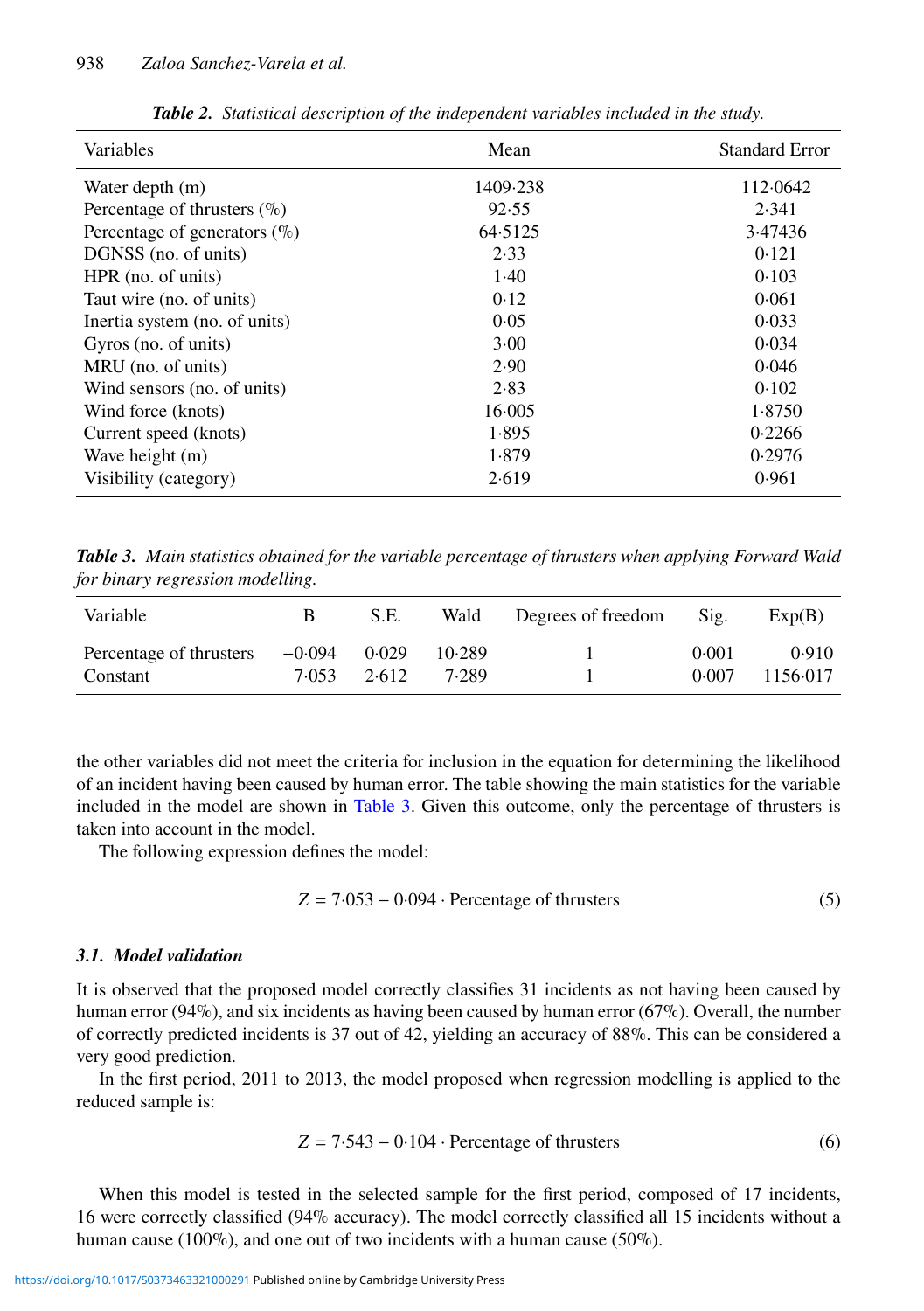

<span id="page-8-0"></span>*Figure 2. Distribution of the errors found during the validation of the model, where 0 shows no error, 1 indicates an incident that was incorrectly classified as caused by human error, and* −*1 indicates an incident incorrectly classified as no human cause.*

In the second period, 2013 to 2015, the same technique is applied to the 34-case incident sample, obtaining the proposed model:

$$
Z = 7.144 - 0.097 \text{ Percentage of thrusters} \tag{7}
$$

This model is able to classify 30 incidents (88%) correctly, correctly classifying 25 out of 27 incidents without a human cause (93% accuracy), and four out of seven incidents with a human cause (57%). This rate of correctly classified human-caused incidents is higher when the model for the complete sample [Equation (4)] is applied to the sample for the second period, five out of seven incidents being correctly classified (71%).

Finally, the error dispersion is analysed, showing the vast majority of errors lie on the horizontal axis (error of zero), as shown in [Figure 2.](#page-8-0) This distribution indicates that the model is mostly not producing errors.

## *3.2. Model application*

Having validated the model, it can be considered to make very good predictions when applied during normal operations. In order to explore the practical application of the model, the odds for the different percentage of thrusters online (in steps of 10) were calculated, as shown in [Table 4.](#page-9-0) The likelihood of an incident having been caused by human error decreases as the percentage of thrusters increases. Specifically, when more than 70% of thrusters are online, the odds show that the likelihood of a humancaused incident is low, while for thruster percentages below 50%, the odds show that there is a 90% likelihood of a human cause underlying an incident, as shown in [Figure 3.](#page-9-1)

## **4. Discussion**

The research presented in this paper aimed to develop a model that would calculate the likelihood of an incident having been caused by human error while DP drilling operations are in progress. The results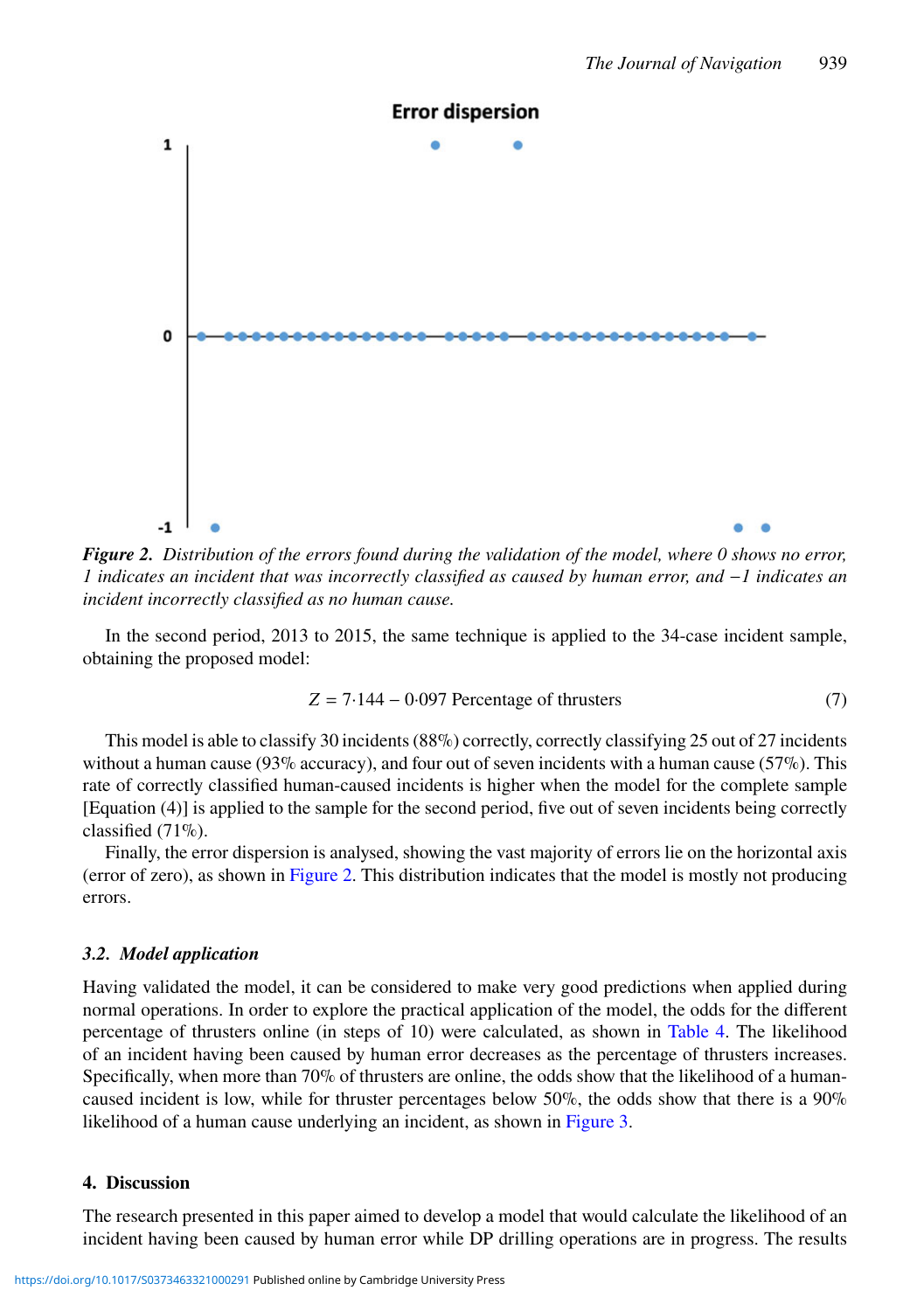

Likelihood of human cause depending on percentage of thrusters

<span id="page-9-1"></span>*Figure 3. Likelihood of an incident having been caused by human error, according to the model proposed, for different percentages of thrusters.*

| Percentage of thrusters $(\% )$ | Z        | Likelihood of human cause $(\%)$ |
|---------------------------------|----------|----------------------------------|
| $\theta$                        | 7.053    | 99.91                            |
| 10                              | 6.113    | 99.78                            |
| 20                              | 5.173    | 99.44                            |
| 30                              | 4.233    | 98.57                            |
| 40                              | 3.293    | 96.42                            |
| 50                              | 2.353    | 91.32                            |
| 60                              | 1.413    | 80.42                            |
| 70                              | 0.473    | 61.61                            |
| 80                              | $-0.467$ | 38.53                            |
| 90                              | $-1.407$ | 19.67                            |
| 100                             | $-2.347$ | 8.73                             |

<span id="page-9-0"></span>*Table 4. Calculation of the likelihood of human cause when applying the mathematical model as in Equation (5), for different values of the percentage of thrusters.*

provide a model based on the percentage of thrusters online as a function of the total number of thrusters, as the only variable among all those considered that may influence whether an accident is caused by human error.

It is clear that the source of data on incidents used does not provide a complete list of all the incidents happening during DP drilling operations. Nonetheless, it can be considered a good worldwide database, backed by the IMCA. The number of incidents and near-misses reported by offshore workers may be influenced by numerous external and internal factors (e.g., pressure to achieve efficiency), according to research carried out by Kongsvik et al. [\(2012\)](#page-11-28), and underreporting of incidents (Psarros et al., [2010\)](#page-11-29).

In the reports provided by the IMCA, data are presented on a vast number of variables, both for meteorological conditions (wind, current, visibility) and the configuration of the system (such as number of thrusters online/offline, number of generators online/offline, number of gyros and number of PRS). On the other hand, the specific DP systems in use are not detailed in the incident reports; this limitation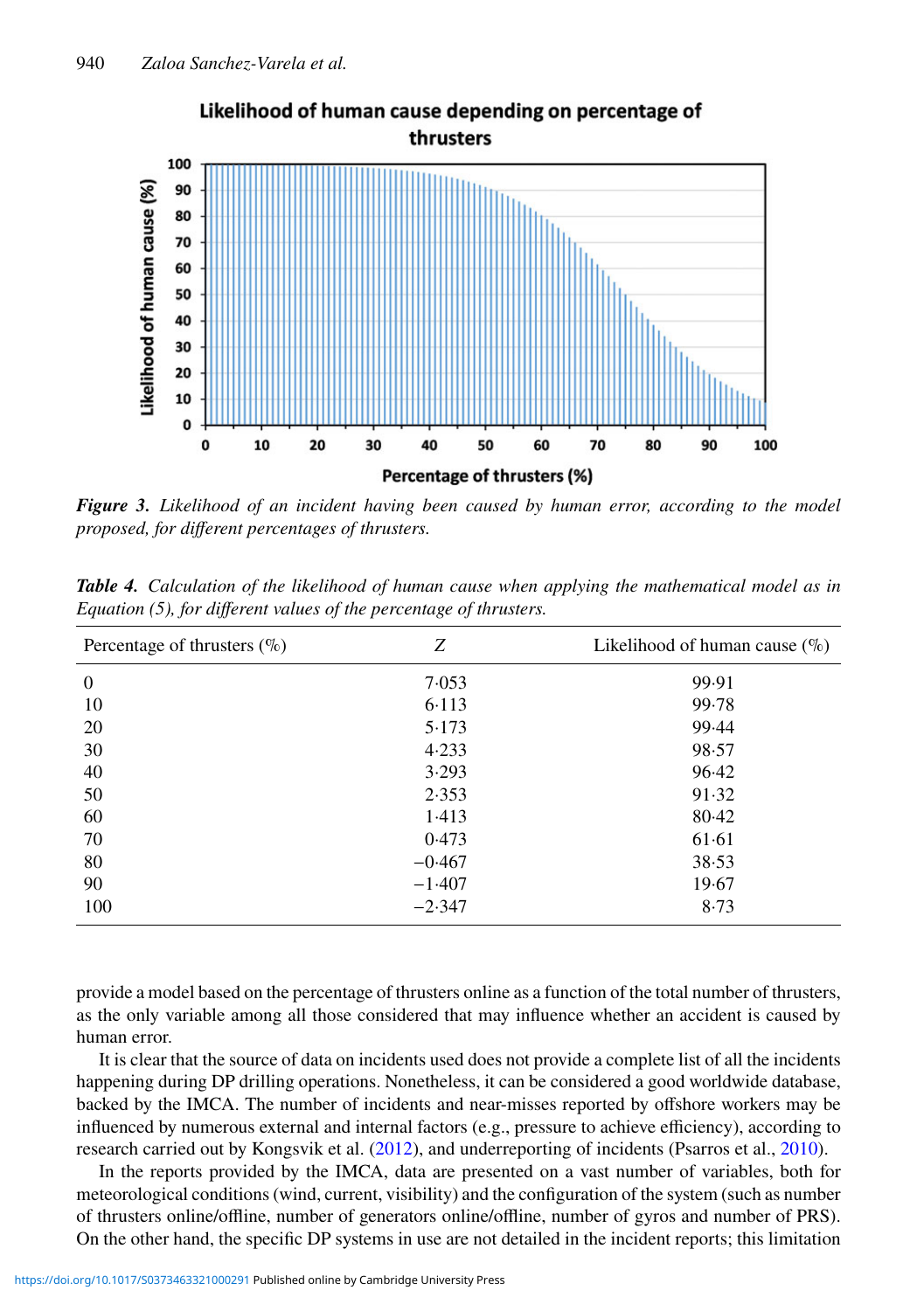should be taken into account when applying the results of this research, as different DP systems may have different responses to an eventual loss of position. Similarly, knowing the type of thrusters and their layout onboard the vessel could allow a better understanding of the behaviour of each incident, as explained by Mauro and Prpić-Oršić [\(2020\)](#page-11-30). Nonetheless, the results obtained are very significant and meet the objectives set in this paper.

Specifically, we have found that an incident occurring when operating with a low percentage of thrusters online tends to increase the likelihood of such an incident being caused by human error. These human errors are mainly the result of individuals not following the established procedures in the event of loss of position. It is usual that, in the event of a loss of position, the DPO takes manual control of the system. It seems plausible to suppose that there being a larger number of thrusters online could help to reduce the magnitude of the excursion, allowing the DPO to respond more quickly and be more aware of the situation when taking over the control.

The significance of the model  $(P$ -value  $\lt 0.05)$  indicates the robustness of the proposed mathematical expression, and provides strong evidence that the selected variable influences the causality of the incident. No other independent variable tested sufficiently enhanced the model to warrant inclusion. However, it is important to discuss the differences between the obtained results and similar incidents in the literature, such as Marine Insight [\(2020\)](#page-11-31). In these incidents, the percentage of thrusters is commonly presented as a mere piece of information, but rarely as a direct trigger of the incident.

The validation of the model shows that it does not significantly change over time when considering two different periods. Indeed, it is capable of improving the prediction of human-caused incidents, giving very good results. As such, the model could be proposed for application in industry. In order to be useful for operators, the odds were calculated for different percentages of thrusters online, and the results indicate that having fewer than 50% of thrusters online is associated with human errors ending in an incident.

#### **5. Conclusions**

The results of this study indicate that human-caused incidents occurring during DP drilling operations are strongly influenced by the percentage of thrusters online as a function of the total number of thrusters on board. The lower the percentage of thrusters, the greater the likelihood of a human error underlying any incident. Applying the proposed model, it is evidenced that implementing an operational limit of not less than 50% of thrusters online could help to reduce the risk of human factors, thereby improving safety during DP drilling operations.

**Funding statement.** This research received no specific grant from any funding agency, commercial or not-for-profit sectors.

**Competing interest.** The authors declare that there are no conflicts of interest regarding the publication of this paper.

## **References**

- <span id="page-10-6"></span>**Abaei, M. M., Abbassi, R., Garaniya, V., Arzaghi, E. and Bahoo Toroody, A.** (2019). A dynamic human reliability model for marine and offshore operations in harsh environments. *Ocean Engineering*, **173**, 90–97.
- <span id="page-10-0"></span>**Acejo, I., Sampson, H., Turgo, N., Ellis, N. and Tang, L.** (2018). *The Causes of Maritime Accidents in the Period 2002–2016. 1–15*. Seafarers International Research Centre, Cardiff University, Cardiff, UK.
- <span id="page-10-4"></span>**Agarwal, S., Kachroo, P. and Regentova, E.** (2016). A hybrid model using logistic regression and wavelet transformation to detect traffic incidents. *IATSS Research*, **40**(1), 56–63.
- <span id="page-10-1"></span>**Ancione, G., Bragatto, P. and Milazzo, M. F.** (2020). A Bayesian network-based approach for the assessment and management of ageing in major hazard establishments. *Journal of Loss Prevention in the Process Industries*, **64**, 104080.
- <span id="page-10-3"></span>**Arnaldo Valdes, R. M., Liang Cheng, S. Z. Y., Gomez Comendador, V. F. and Saez Nieto, F. J.** (2018). Application of Bayesian networks and information theory to estimate the occurrence of mid-air collisions based on accident precursors. *Entropy*, **20**(12), 969.
- <span id="page-10-5"></span>**Bhalla, K. and Cao, Y.** (2005). Watch Circle Assessment of Drilling Risers During a Drift-Off and Drive-Off Event of a Dynamically Positioned Vessel. MTS *Dynamic Positioning Conference*, Houston, TX.
- <span id="page-10-2"></span>**Bier, V. M. and Mosleh, A.** (1990). The analysis of accident precursors and near misses: Implications for risk assessment and risk management. *Reliability Engineering and System Safety*, **27**, 91–101.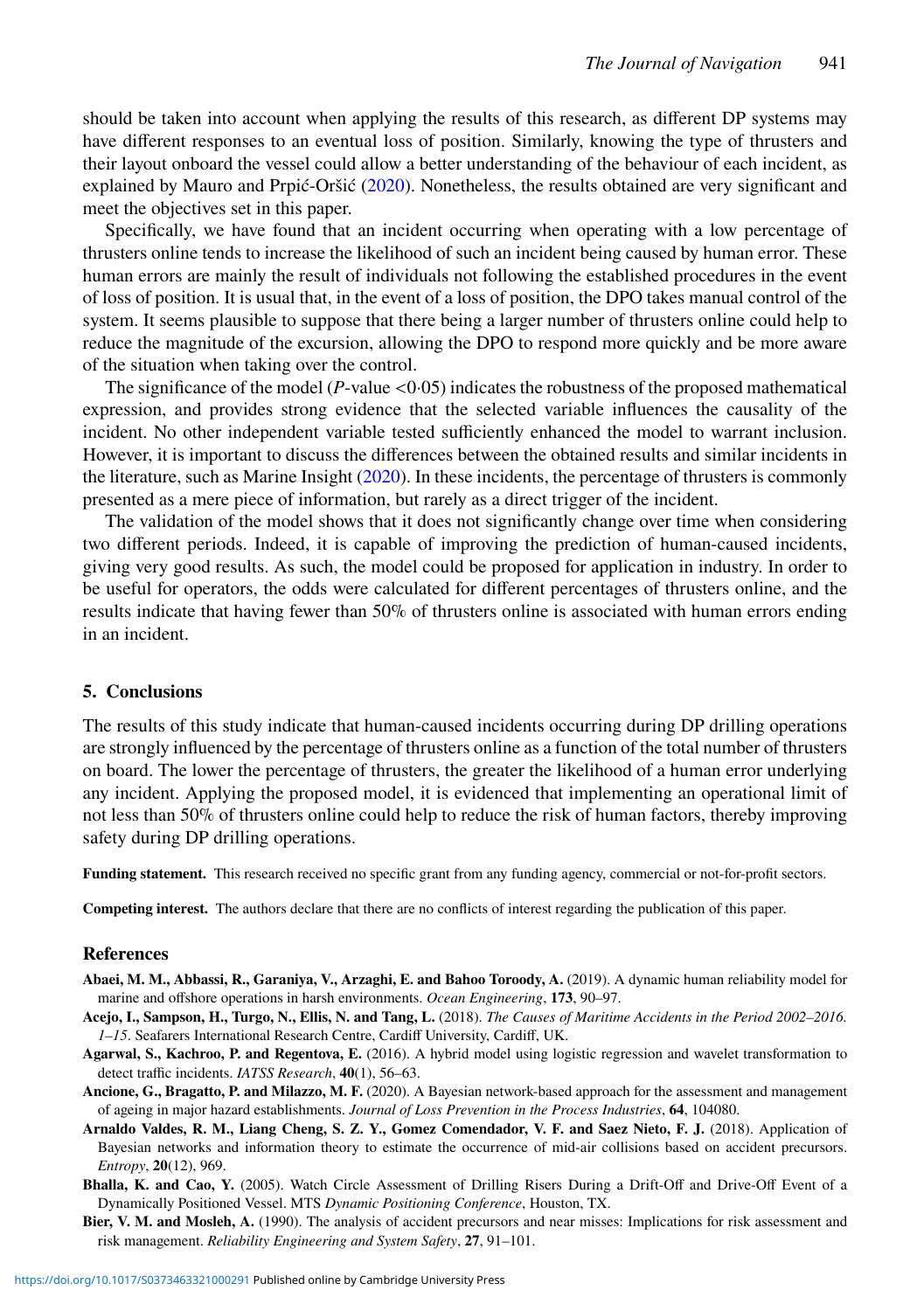- <span id="page-11-8"></span>**Bier, V. M. and Yi, W.** (1995). The performance of precursor-based estimators for rare event frequencies. *Reliability Engineering and System Safety*, **50**, 241–251.
- <span id="page-11-13"></span>**Boullosa-Falces, D., Barrena, J. L. L., Lopez-Arraiza, A., Menendez, J. and Solaetxe, M. A. G.** (2017). Monitoring of fuel oil process of marine diesel engine. *Applied Thermal Engineering*, **127**, 517–526.
- <span id="page-11-16"></span>**Bray, D.** (2018). *DP Operations. Part 2 - What Is DP Used for?* London: Seaways. The Nautical Institute.
- <span id="page-11-18"></span>**Bray, D., Daniels, J., Fiander, G. and Foster, D.** (2015). *DP Operator's Handbook*. London: The Nautical Institute.
- <span id="page-11-23"></span>**Chae, C.** (2015). A study on human error of DP vessels LOP incidents. *Journal of the Korean Society of Marine Environment & Safety*, **21**(5), 515–523.
- <span id="page-11-24"></span>**Chae, C.** (2017). A study on FSA application for human errors of dynamic positioning vessels incidents. *Journal of Korean Navigation and Port Research*, **41**(5), 259–268.
- <span id="page-11-19"></span>**Chen, H., Moan, T. and Verhoeven, H.** (2008). Safety of dynamic positioning operations on mobile offshore drilling units. *Reliability Engineering & System Safety*, **93**(7), 1072–1090.
- <span id="page-11-25"></span>**Dong, Y., Vinnem, J. E. and Utne, I. B.** (2017). Improving safety of DP operations: Learning from accidents and incidents during offshore loading operations. *Euro Journal on Decision Processes*, **5**(1–4), 5–40.
- <span id="page-11-20"></span>**Endrina, N., Konovessis, D., Sourina, O. and Krishnan, G.** (2019). Influence of ship design and operational factors on human performance and evaluation of effects and sensitivity using risk models. *Ocean Engineering*, **184**, 143–158.
- <span id="page-11-12"></span>**Erjavac, A. J., Iammartino, R. and Fossaceca, J. M.** (2018). Evaluation of preconditions affecting symptomatic human error in general aviation and air carrier aviation accidents. *Reliability Engineering & System Safety*, **178**, 156–163.
- <span id="page-11-17"></span>**Erol, S., Demir, M., Çetişli, B. and Eyüboğlu, E.** (2018). Analysis of ship accidents in the Istanbul Strait using neuro-fuzzy and genetically optimised fuzzy classifiers. *The Journal of Navigation*, **71**(2), 419–436.
- <span id="page-11-14"></span>**Fiskin, R., Cakir, E. and Sevgili, C.** (2020). Decision tree and logistic regression analysis to explore factors contributing to harbour tugboat accidents. *The Journal of Navigation,* **74**(1), 1–26.
- <span id="page-11-2"></span>**Hogenboom, S., Rokseth, B., Vinnem, J. E. and Utne, I. B.** (2020). Human reliability and the impact of control function allocation in the design of dynamic positioning systems. *Reliability Engineering & System Safety*, **194**, 106340.
- <span id="page-11-5"></span>**Kalantarnia, M., Khan, F. and Hawboldt, K.** (2010). Modelling of BP Texas City refinery accident using dynamic risk assessment approach. *Process Safety and Environmental Protection*, **88**(3), 191–199.
- <span id="page-11-0"></span>**Kariuki, S. G. and Löwe, K.** (2007). Integrating human factors into process hazard analysis. *Reliability Engineering & System Safety*, **92**(12), 1764–1773.
- <span id="page-11-9"></span>**Khakzad, N., Khakzad, S. and Khan, F.** (2014). Probabilistic risk assessment of major accidents: Application to offshore blowouts in the Gulf of Mexico. *Natural Hazards*, **74**(3), 1759–1771.
- <span id="page-11-6"></span>**Khan, F. I. and Abbasi, S. A.** (1998). Techniques and methodologies for risk analysis in chemical process industries. *Journal of Loss Prevention in the Process Industries*, **11**(4), 261–277.
- <span id="page-11-26"></span>**Kim, Y., Park, J., Jung, W., Jang, I. and Hyun Seong, P.** (2015). A statistical approach to estimating effects of performance shaping factors on human error probabilities of soft controls. *Reliability Engineering & System Safety*, **142**, 378–387.
- <span id="page-11-28"></span>**Kongsvik, T., Fenstad, J. and Wendelborg, C.** (2012). Between a rock and a hard place: Accident and near-miss reporting on offshore service vessels. *Safety Science*, **50**(9), 1839–1846.
- <span id="page-11-3"></span>**Kristiansen, S.** (ed.). (2005). *Maritime Transportation: Safety Management and Risk Analysis.* London: Elsevier Butterworth-Heinemann.
- <span id="page-11-4"></span>**Levine, S. and Rasmussen, N. C.** (1984). Nuclear plant PRA: How far has it come. *Journal of Risk Analysis*, **4**, 247–254.
- <span id="page-11-10"></span>**Li, R., Pereira, F. C. and Ben-Akiva, M. E.** (2015). Competing risks mixture model for traffic incident duration prediction. *Accident Analysis and Prevention*, **75**, 192–201.
- <span id="page-11-1"></span>**Manca, D. and Brambilla, S.** (2012). Dynamic simulation of the BP Texas City refinery accident. *Journal of Loss Prevention in the Process Industries*, **25**(6), 950–957.
- <span id="page-11-15"></span>**Mao, L., Zeng, S. and Liu, Q.** (2019). Dynamic mechanical behavior analysis of deep water drilling riser under hard hang-off evacuation conditions. *Ocean Engineering*, **183**, 318–331.
- <span id="page-11-31"></span>**Marine Insight**. (2020). *Real Life Incident: Human Error Causes Loss of Power on DP Vessel*. Available at: [https://www.](https://www.marineinsight.com/case-studies/dp-mishap-human-error-total-loss-power/) [marineinsight.com/case-studies/dp-mishap-human-error-total-loss-power/](https://www.marineinsight.com/case-studies/dp-mishap-human-error-total-loss-power/) [Accessed 20 Feb. 2021].
- <span id="page-11-30"></span>**Mauro, F. and Prpić-Oršić, J.** (2020). Determination of a DP operability index for an offshore vessel in early design stage. *Ocean Engineering*, **195**, 106764.
- <span id="page-11-11"></span>**McFadden, K. L.** (1997). Predicting pilot-error incidents of US airline pilots using logistic regression. *Applied Ergonomics*, **28**(3), 209–212.
- <span id="page-11-27"></span>**Met Office**. (2020). *Marine Forecasts Glossary*. Available at: <https://www.metoffice.gov.uk> [Accessed 5 Jan. 2020].
- <span id="page-11-7"></span>**Mkrtchyan, L., Podofillini, L. and Dang, V. N.** (2015). Bayesian belief networks for human reliability analysis: A review of applications and gaps. *Reliability Engineering & System Safety*, **139**, 1–16.
- <span id="page-11-21"></span>**Overgard, K. I., Sorensen, L. J., Nazir, S. and Martinsen, T. J.**(2015). Critical incidents during dynamic positioning: Operators' situation awareness and decision-making in maritime operations. *Theoretical Issues in Ergonomics Science*, **16**(4), 366–387.
- <span id="page-11-29"></span>**Psarros, G., Skjong, R. and Eide, M. S.** (2010). Under-reporting of maritime accidents. *Accident Analysis & Prevention*, **42**(2), 619–625.
- <span id="page-11-22"></span>**Rahman, M. S., Khan, F., Shaikh, A., Ahmed, S. and Imtiaz, S.** (2019). Development of risk model for marine logistics support to offshore oil and gas operations in remote and harsh environments. *Ocean Engineering*, **174**, 125–134.